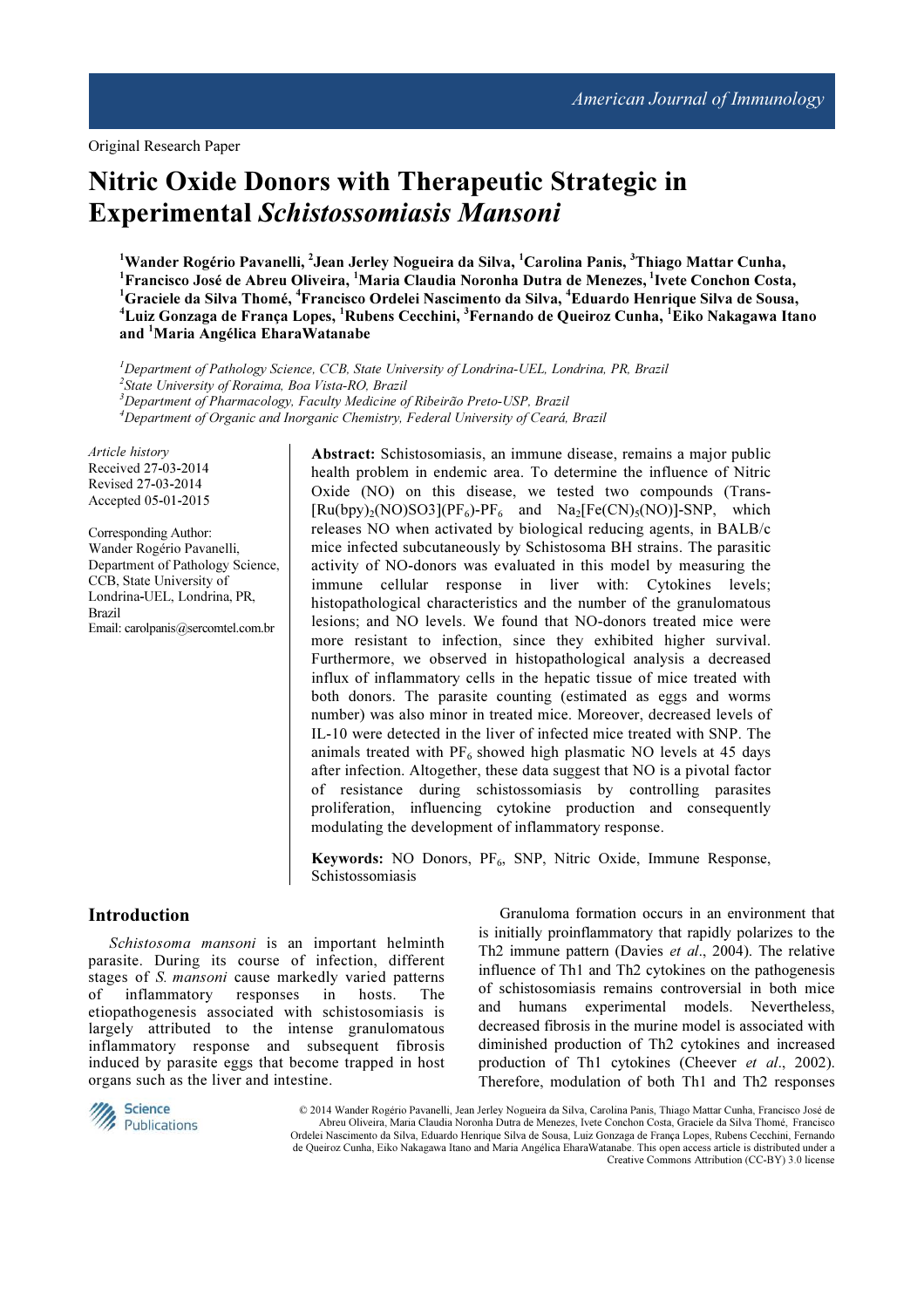could down regulate the granulomatous inflammation and consequently reduce the parthenogenesis of schistosomiasis (Schramm et al., 2010).

The interventional control of liver granuloma formation and fibrosis becomes another key therapeutic strategy after efficacious killing of the parasite by schistosomicides. Associated this factor, the resistance to praziquantel, which is actually the main treatment for schistosomiasis, has been reported (Ross et al., 2002; Burke et al., 2009).

There is a wide range of direct and indirect evidences implicating that Nitric Oxide (NO) can act as an antischistosomal and more broadly, antiparasitic molecule (Rivero, 2006; Brunet, 2001). NO produced by human white cells has been shown to kill larval schistosome parasites (James and Glaven, 1989). In addition, NO produced through inducible NO synthase activation is a core component of the immune response and there is direct evidences of NO being a primary aspect of host defense against other parasites as Echinococcus granulosus and Trypanosoma congolense (Amri et al., 2007; Magez et al., 2007). Winberg et al. (2007) demonstrated that NO production diminished Leishmania donovani promastigotes ability to inhibit periphagosomal F-actin breakdown, allowing normal phagosomal maturation and parasite killing. Beyond innate activation of the NO synthase, exogenous NO from small molecule NO donors has shown promise in several arenas. A topical formulation of S-nitroso-N-Acetylpenicillamine (SNAP) was reported as an effective treatment option for the control of cutaneous leishmaniasis (López-Jaramillo et al., 1998). A class of bicyclic nitroimidazoles was recently reported as a deazaflavindependent nitroreductase prodrug that releases oxidized nitrogen molecules that are converted to NO and are capable of anaerobic killing of Mycobacterium tuberculosis (Singh et al., 2008). Further, the mainstays of Chagas disease chemotherapy are benznidazole and nifurtimox (agents with heteroaromatic nitro moieties) (Mady *et al.*, 2008). These compounds are activated to release NO by reducing agents present in the biological milieu (Bogdan, 2001). Hence, the features shown by these types of compounds are quite promising and motivate developement of novel NO-based metallopharmaceuticals. This is particularly interesting, to combat infectious diseases where the NO concentration has to be high enough to prevent the development of the microorganisms but not so high as to cause immunosuppression, inhibition of respiratory complexes and acotinase, DNA modifications or apoptosis in the host cells (Zanichelli et al., 2006).

In fact, previous studies (Sánchez-Delgado et al., 1998; Navarro et al., 2000) have shown that javascript: Void (0); ruthenium complexes are able to inhibit 70% of the proliferation of epimastigote forms of T. cruzi

Sánchez-Delgado et al., 1998). Following this approach, the  $[Ru(NH_3)_4L]^{n+}$  moiety has been successfully tested as a NO carrier in vitro and in vivo (Torsoni et al., 2002), because the trypanocidal effect of activated macrophages has been ascribed to NO production (Silva et al., 2007). In addition, these authors observed that trans-  $[Ru(NO)(NH<sub>3</sub>)<sub>4</sub>L]<sup>n+</sup>$ , exhibited not only low cytotoxicity but also anti-T. cruzi activity due to NO action (Silva et al., 2007). Guedes et al. (2010) verified that the NO-donor trans- $[RuCl([15]aneN(4))NO](2+)$  in concentration of 0.1 mM induced 100% of trypanocidal activity (trypomastigotes forms) in assay in vitro, promote suppression of parasitaemia and 100% survival in a murine model of acute Chagas' disease.

We have previously demonstrated that mice treated with Cis- $[Ru(bpy)<sub>2</sub>(NO)SO<sub>3</sub>](PF<sub>6</sub>)$  are more resistant to Paracoccidioidomycosis (PCM) infection, thus, presenting prolonged survival with reduced leukocyte recruitment and TNF- $\alpha$  production in the lung and liver as well as increased production of the anti-inflammatory cytokine IL-10 (Pavanelli et al., 2011). This compound has exhibited interesting biological behavior with promising therapeutical potential such as in brain ischemia/reperfusion (Campelo et al., 2012) and cardiovascular agent (Campelo et al., 2011). Recently, it was showed this ruthenium-based NO-donor can efficiently release nitric oxide upon reaction with thiols, such as glutathione (Silva et al., 2011). This property might be strategically used for treatment of parasitic infection, particularly for Schistosomosis which is known due to the production of biological thiols, including glutathione, as protective tools against oxidative stress. On the other hand, Nitroprusside (SNP) has been already in clinical use for many decades and is one of the oldest NOdonors described. A similar version of these two NOdonors employed in this study were prepared on silica particles, which could be eventually be used impregnated in bandages or gels for topical (Silva et al., 2010).

There is evidence that inflammatory cytokines and NO play an important role in the genesis and control of schistossomiasis. Therefore, NO donor, (Trans-  $[Ru(bpy)<sub>2</sub>(NO)SO<sub>3</sub>](PF<sub>6</sub>)-PF<sub>6</sub>$  and  $Na<sub>2</sub>[Fe(CN)<sub>5</sub>(NO)]-$ SNP, were chosen as a good model for assessing parasiticids activity in vivo. Thus, in the present study we proposed to determine the influence of the ruthenium NO-donor on the inflammatory response induced against S. mansoni.

# Materials and Methods

## Animals

Female BALB/c mice, aged 6 to 8 weeks, were bred and maintained in microisolator cages in the animal housing facility of the Department of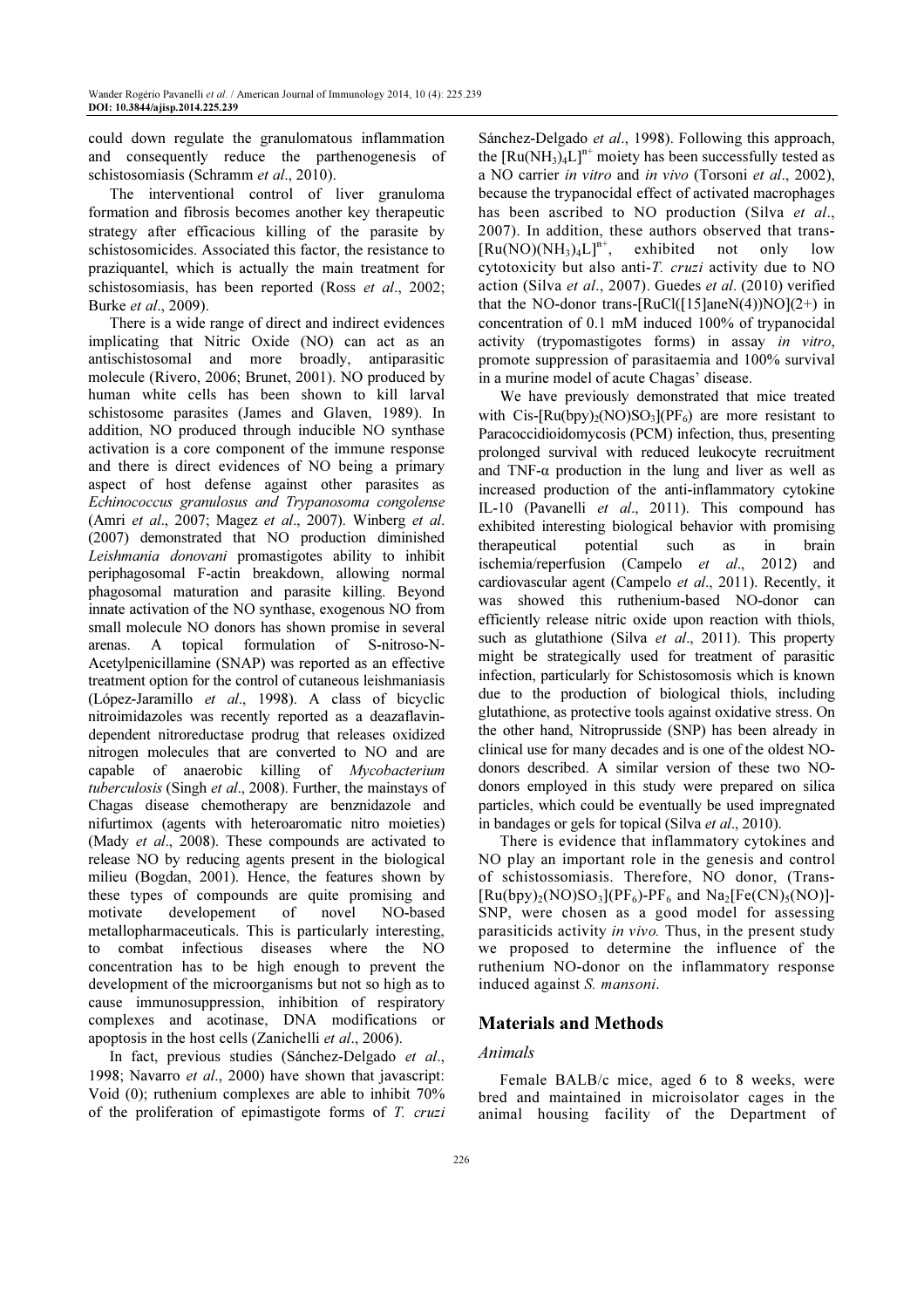Pathology Science, CCB, State University of Londrina-UEL, in accordance with the local protocols of ethics in animal care. The procedures involving animals and their care were conducted in agreement with national and international policies.

#### Parasites and Infection

Mice were infected by percutaneous exposure of tail skin for 40 min in water containin 70 cercariae of BH strain. For survival determination, the animals were followed for up to 60 days of infection.

#### Eggs and Adults Worms Quantification

At 45 and 90 days post-infection, all the mice were sacrificed and the livers were excised for worm and egg recovery. The livers were rinsed with chilled saline solution and homogenized in ice-cold Tris-HCL buffer (10 mM, pH 7.4) containing Triton X-100 and sucrose (0.25 M). An aliquot of the liver homogenate was subjected to egg counting with a light microscope. All treated and control groups of mice were killed in 45 and 90 days pos-infectious by bloodletting and schistosomes were collected from hepatic and portomesenteric veins using a perfusion technique (Yolles et al., 1947). Schistosomes obtained from each animal were sexed and counted.

#### AST and ALT Levels

The levels of aspartate Aminotransferase (AST) and alanine Aminotransferase (ALT) markers of hepatocellular damage, in serum were determined at 45 and 90 days p.i., by a colorimetric assay by using a commercial kit from CHIRON Diagnostics Corporation (East Walpole, Mass).

### Chemicals, Drugs and Reagents

Ruthenium trichloride from Aldrich Chemical Company (ACC) was the starting material for the synthesis of the ruthenium complex described here. All solvents were purified following known procedures (Armarego and Chai, 2012) and doubledistilled water was used throughout. The synthesis and all manipulations were carried out under argon atmosphere (Shriver, 1986).

### Synthesis and Instrumentation

The ruthenium NO-donor Trans- $[Ru(bpy)<sub>2</sub>(NO)SO<sub>3</sub>](PF<sub>6</sub>)-PF<sub>6</sub>$  and  $Na<sub>2</sub>[Fe(CN)<sub>5</sub>(NO)]-$ SNP were synthesized following published procedures (Silva et al., 2006; Cerecetto and Gonzalez, 2002). Elemental analysis of hydrogen, carbon and nitrogen was carried out using an EA 1110 CHNS-O CE instrument. Analysis of ruthenium was performed as described elsewhere (Clarke, 1978), using a Polarized Zeeman atomic absorption spectrophotometer, Hitachi (model Z- 8100), with a Hitachi Hollow Cathode Lamp, 12 mA and  $\lambda$  = 349.9 nm. UV-visible measurements were performed in a 1.0 cm quartz cell in a Hewlett-Packard diode array model 8452A spectrophotometer. IR spectra were recorded with a Bomem FTIR, model MB-102, spectrophotometer in the 400-4000 cm<sup>-1</sup> range, with the sample supported in potassium bromide pellets. A polarographic analyzer/stripping voltammeter model 264A from Princeton Applied Research attached to a microcomputer and employing Microquímica Eletrochemical software was used for the electrochemical measurements. The electrochemical cell used was a conventional three-electrode type with an aqueous saturated calomel electrode as a reference electrode and a glassy-carbon and platinum wire as working and auxiliary electrodes, respectively.

#### Histological and Fibrosis Analysis

Groups of 5 mice were euthanized after 45 and 90 days of infection with S. mansoni. The liver were fixed in 10% formaldehyde in PBS, embedded in paraffin, sectioned, stained with hematoxylin-eosin and examined by light microscopy. The number of granulomatous lesions in the liver was quantified by histocytometry using an image analyzer (BioScan/OPTIMAS; Media Cybernetics, Silver Spring, MD). Values were expressed as the mean  $\pm$  SEM of triplicate sections. For the collagen detection (fibrosis) sections were washed and stained with the picro-syrius red solution. To study the matrix of fibrilar collagen, 5  $\mu$ m sections were immersed in 0.2% phophomolybdic acid for 1-5 min before staining for 90 min in a 0.1% solution of Sirius red F3BA dissolved in satureted aqueous picric acid at pH 2.0. The sections treated with picrosirius red, collagen is readily identified as red staining fibers with direct light or as green thin fibers with polarization microscopy. A method for the quantitative examination of the liver tissue was carried out at medium power light microscopic fields (×250): A 100-point ocular Integration eyepiece II (Carl Zeiss) was used to estimate the volume fraction (%) of fibrosis in picrosirius-red-stained sections. Twenty fields of hepatic tissue were analyzed for each mouse, as described (Hoffmann et al., 2000; Rossi, 1998).

#### Cytokine Assays

ELISA measured concentrations of cytokines in tissue homogenates from liver. IL-10 (OpTEIA, BD Bioscience, San Diego-CA, USA) and IL-4 (Duoset R and D Systems, Minneapolis-MN, USA), were assayed following the manufacturer's instructions. The reaction was revealed with peroxidase-conjugated streptavidin (Vector Laboratories, Burlingame-CA, USA) followed by the substrate containing TMB (Promega, Madison-WI, USA) as a chromogen. Optical Densities (O.D.) of samples were then read at 450 nm and the concentrations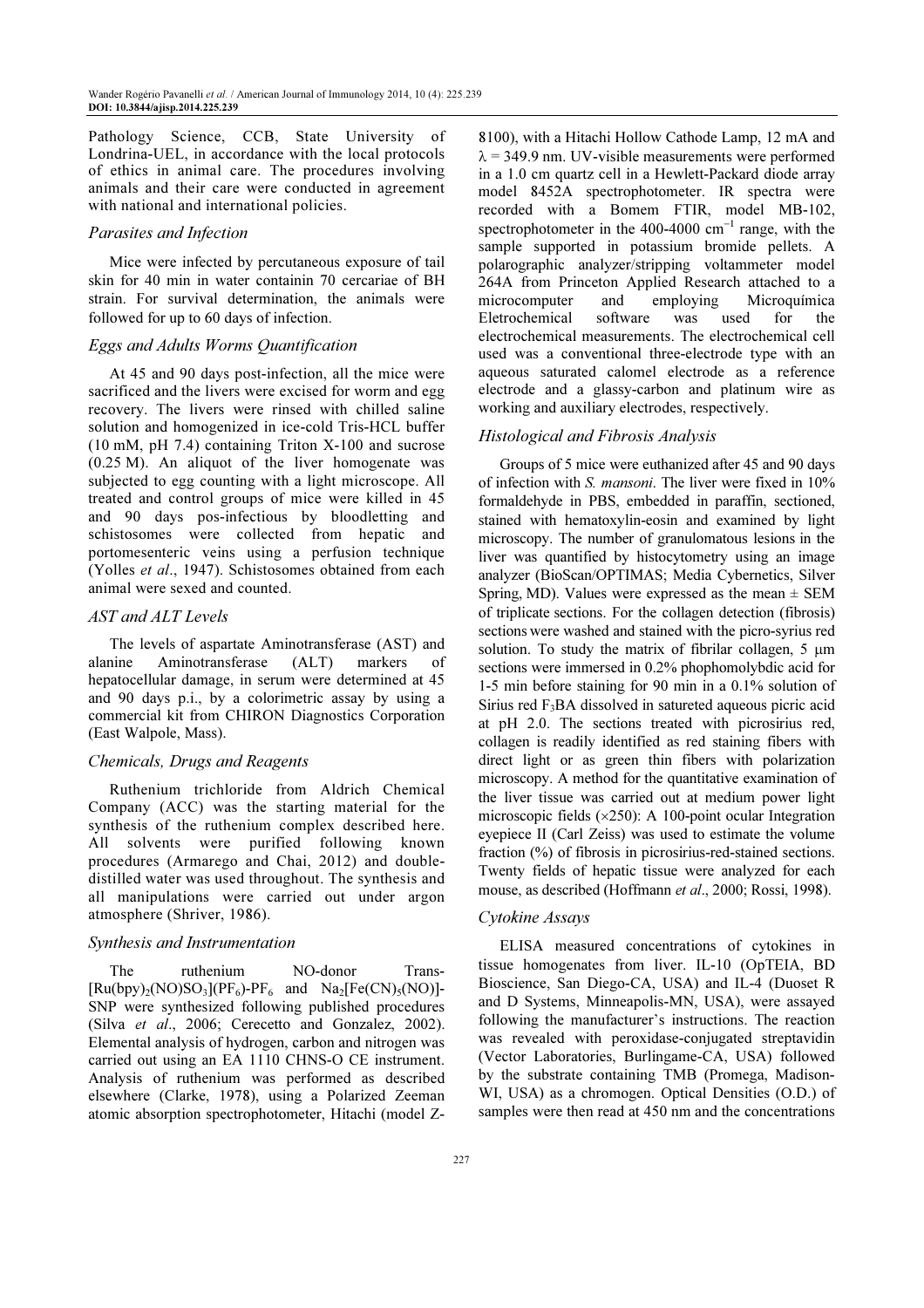of cytokines were determined by extrapolation from a standard curve of each recombinant cytokine.

# Immunohistochemical Staining of Vascular Endothelial Growth Factor (VEGF)

Immunohistochemistry for VEGF was performed on 3 µm-thick paraffin-embedded sections from liver in each group by the labeled streptavidin-biotin method using a LSAB kit (DAKO Japan, Kyoto, Japan) with microwave antigen retrieval. The paraffin-embedded sections were heated for 30 min at 65°C, deparaffinized in xylene and rehydrated through a graded ethanol series at room temperature. Incubations were performed in a humidified chamber. Sections were treated for 40 min at room temperature with 2% BSA and incubated overnight at 4°C with primary antibody (anti-VEGF rabbit polyclonal antibody diluted 1:50, Sigma). Horseradish peroxidase activity was visualized by treatment with  $H_2O_2$  and 3,3'-Diaminobenzidine (DAB) for 5 min. In the last step, the sections were weakly counterstained with Harry's hematoxylin (Merck). For each case, negative controls were performed on serial sections. On the control sections, incubation with the primary antibodies was omitted. Intensity and localization of immunoreactivities against all primary antibodies used were examined on all sections using a photomicroscope (Leica DM 2500) and the score determined.

### Determination of Nitrite Levels

Sample nitrite was determined according to (Panis et al., 2011). Briefly, plasma aliquots were deproteinized by adding 50  $\mu$ L of 75 mM ZnSO<sub>4</sub> and 70 µL of NaOH, shaken and centrifuged at 10,000 rpm for 5 min, 25°C. The clear supernatant was recovered and diluted in glycine buffer (45 g  $L^{-1}$ , pH 9.7). Cadmium granules were rinsed in sterile distilled water for 5 min and added to a 5 mM  $CuSO<sub>4</sub>$  solution in glycine-NaOH buffer (15 g  $L^{-1}$ , pH 9.7) and the coppercoated cadmium granules were used within 10 min. The activated granules were added to glycine buffer diluted supernatant and stirred for 10 min. Aliquots of 200 µL were recovered in appropriate tubes for nitrite determination and the same volume of Griess reagent was added. After an incubation of 10 min at room temperature, the tubes were centrifuged at 10,000 rpm, for 2 min at 25°C and the resuspended pellet added to 96-well microplates in triplicate. A calibration curve was prepared by dilution of  $NaNO<sub>2</sub>$  and the absorbance was determined at 505 nm in a microplate reader.

## Statistical Analysis

Results were expressed as means and standard errors of the means  $\pm$  SEM of two independent experiments. Student's t test was used to analyze the statistical significance of the observed differences. The Kaplan-Meier method was used to compare survival rates of the groups studied. Values of  $p \le 0.05$ were considered significant.

## Results

## Influence of Treatment with Ruthenium NO-Donors on the Survival of S. Mansoni-Infected Mice

To determine the effect of ruthenium  $(PF_6)$  and iron (SNP) NO-donors on mortality during the experimental schistosomiasis, mice were treated i.p., for 20 days with 100  $\mu$ M of PF<sub>6</sub>, SNP or PBS solution (control group). We observed that 80% of infected mice treated with the donors survived up to 60 days p.i., the mortality of the infected mice treated with vehicle (control) was only of 40%, with initiation on day 25 p.i., (Fig. 1).

# Parasiticidal Activity of Trans-  $[Ru(bpy)<sub>2</sub>(NO)SO<sub>3</sub>]/PF<sub>6</sub>$  and  $Na<sub>2</sub>[Fe(CN)<sub>5</sub>(NO)]$  in Schistosomiasis

With the knowledge of the NO effects as antiparasitical demonstrated by several works, it was carried out experiments to verify the parasitic ability of these inflammatory mediators on eggs and worms of S. mansoni. We observed that at 45 days post-infection, mice treated with both NO-donors showed a reduced number of eggs (Fig. 2A) and worms (Fig. 2B) of S. mansoni in liver, without spreading to the spleen (data not shown) and after 90 days, only SNP presented reduction of this morphological form when compared with control. This result demonstrated that treatment with the NO-donor was able to eliminate both morphological forms of parasite during the infection.

# The Influence of NO-Donors Administration on Inflammatory Response in Liver of S. Mansoni-Infected Mice

Several studies also suggest that NO is implicate in mediating the inflammatory or anti-inflammatory actions. Therefore, we evaluated the inflammatory response in liver of S. mansoni-infected mice. The animals treated with both NO-donors showed decreased and focal inflammation in liver in both periods (Fig. 3A), when compared to mice treated with vehicle (control). In fact, the quantitative analysis clearly showed that the treatment promoted a reduction of the number of granulomas (Fig. 3B). Accordingly, this difference was most evident at 90 days after infection. These results indicated that NO released in the liver of S. mansoni-infected mice promoted a control of inflammatory response.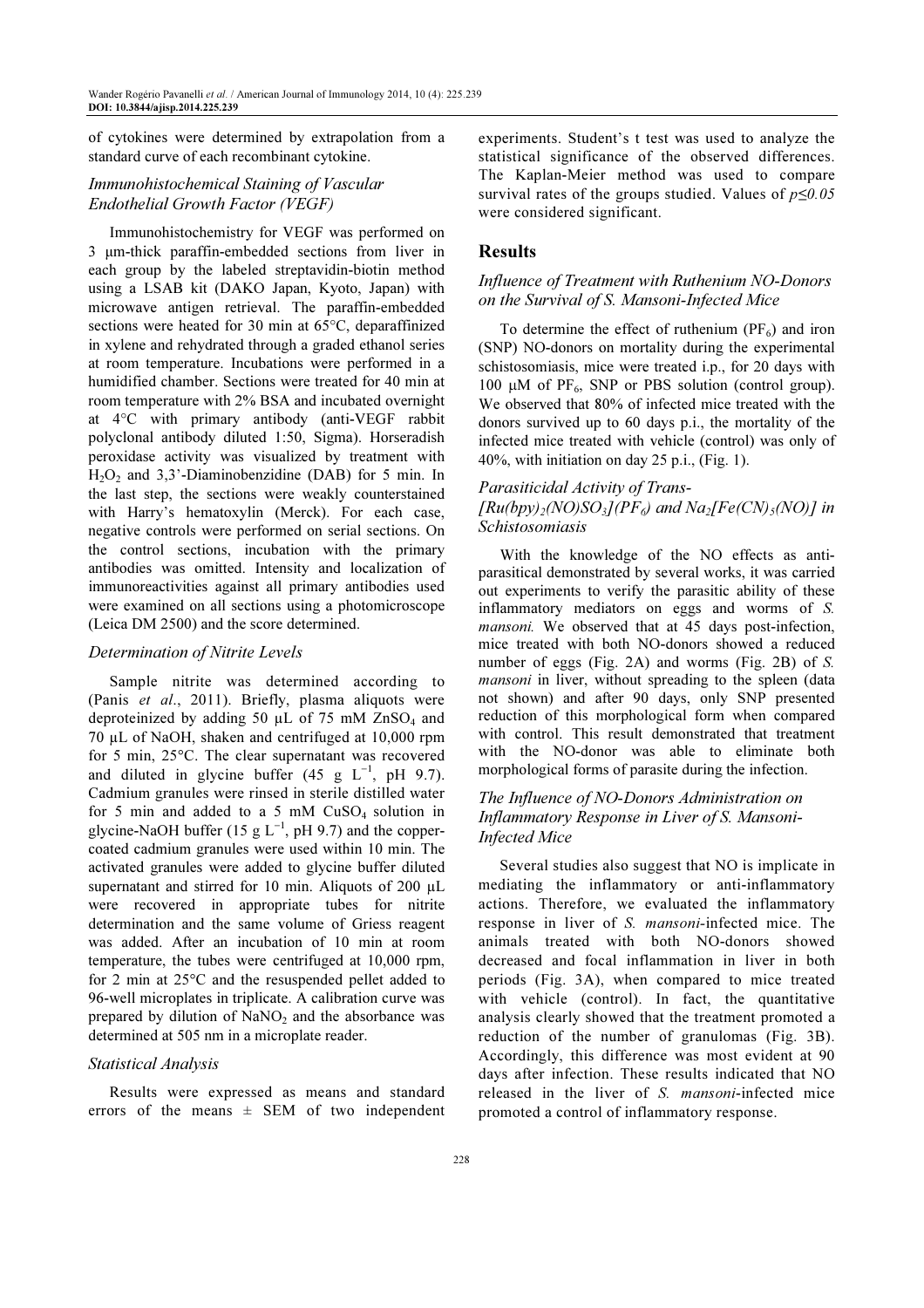

Fig. 1. Survival curves of BALB/c mice treated with Trans- $[Ru(bpy)_2(NO)SO_3](PF_6)$ -PF<sub>6</sub> and Na<sub>2</sub> $[Fe(CN)_5(NO)]$ -SNP or control. BALB/c mice were infected by percutaneous exposure of tail skin with 70 cercariae of BH strain and treated with Trans-  $[Ru(bpy)_2(NO)SO_3](PF_6)$ -PF<sub>6</sub> and Na<sub>2</sub>[Fe(CN)<sub>5</sub>(NO)]-SNP or control 20 days. The mortality of these mice was also evaluated. Data are representative of two independent experiments with 5 mice per group. The data shown represent the mean  $\pm$  SEM of the results obtained. \*p<0.05 for PF6 and #p<0.05 for SNP treated mice versus control mice



Fig. 2. Antischistosomal activity of Trans- $[Ru(bpy)_2(NO)SO_3](PF_6)$ -PF<sub>6</sub> and Na<sub>2</sub>[Fe(CN)<sub>5</sub>(NO)]-SNP in BALB/c mice with S. *mansoni*. BALB/c mice were infected by percutaneous exposure of tail skin with 70 cercariae of BH strain and treated with Trans- $[Ru(bpy)_2(NO)SO_3](PF_6)$ -PF<sub>6</sub> and Na<sub>2</sub>[Fe(CN)<sub>5</sub>(NO)]-SNP or control 20 days; All treated and control groups of mice were killed in 45 and 90 days pos-infectious by bloodletting and schistosomes were collected from hepatic and portomesenteric veins using a perfusion technique. Figure 2A and B showed the numbers of eggs and worms in liver, respectively. Data are representative of two independent experiments with 5 mice per group. The data shown represent the mean  $\pm$  SEM of the results obtained. \*p<0.05 and \*\*p<0.01 for  $PF_6$ ; #p<0.05 for SNP treated mice versus control mice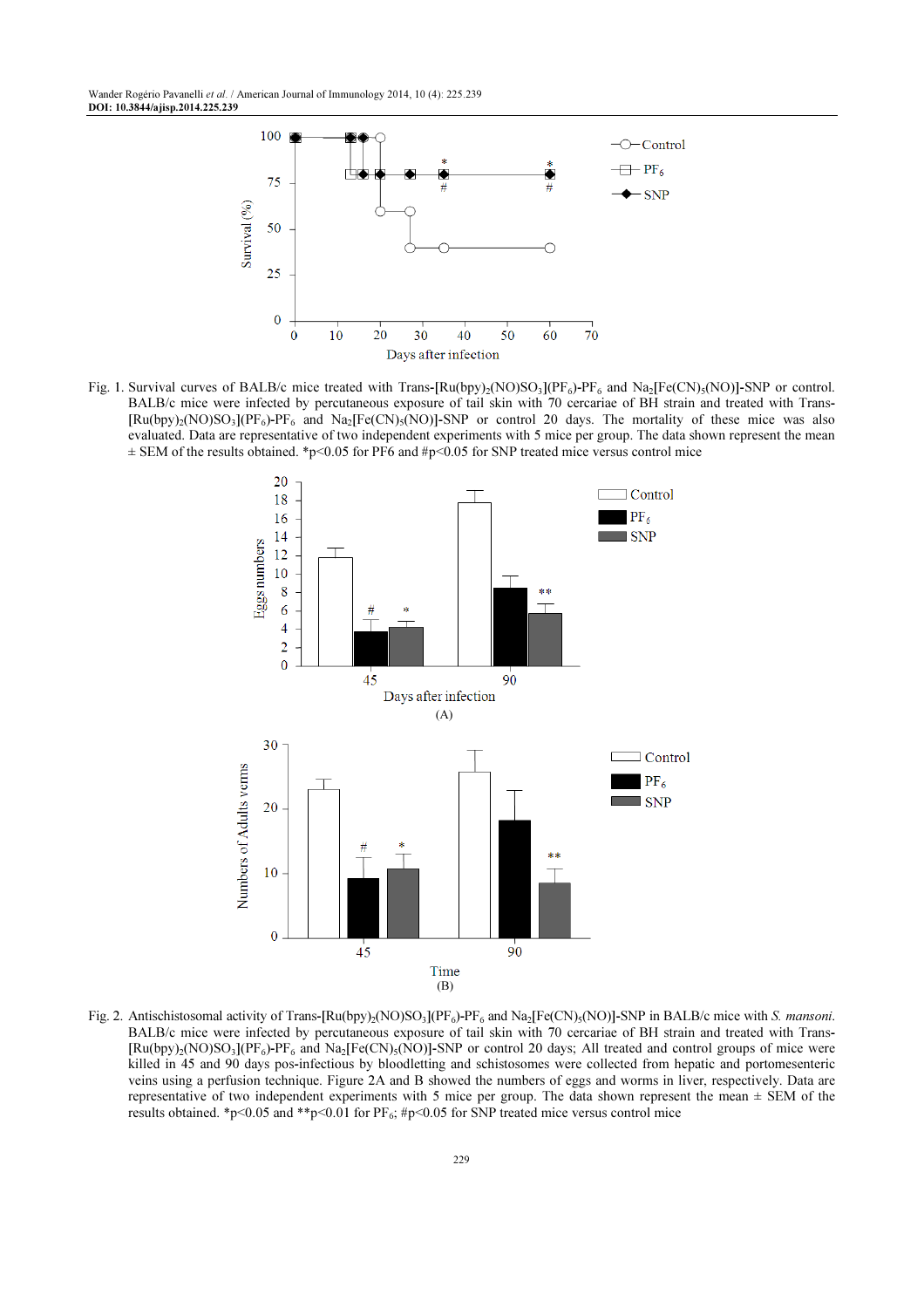

Fig 3. NO release attenuated histological alteration in the liver of mice infected with S. mansoni. BALB/c mice were infected by percutaneous exposure of tail skin with 70 cercariae of BH strain and treated with Trans- $\text{[Ru(bpy)}_2(\text{NO})\text{SO}_3\text{]}(\text{PF}_6)\text{-PF}_6$  and Na<sub>2</sub>[Fe(CN)<sub>5</sub>(NO)]-SNP or vehicle by 20 days and the liver removed, fixed and examined using photomicrography. Data are representative of two independent experiments with 5 mice per group. The data shown represent the mean ± SEM of the results obtained. \*p<0.05 for PF<sub>6</sub>; ##p<0.01 for SNP treated mice versus control mice. Original magnification for all microphotographs  $\times$ 200. Scale bars = 150 µm. Fine arrow/egg and Wide arrow/inflammatory response. (A) Representative photomicrography of liver histopathology, (B) Quantification of inflammatory score and (C) Granuloma numbers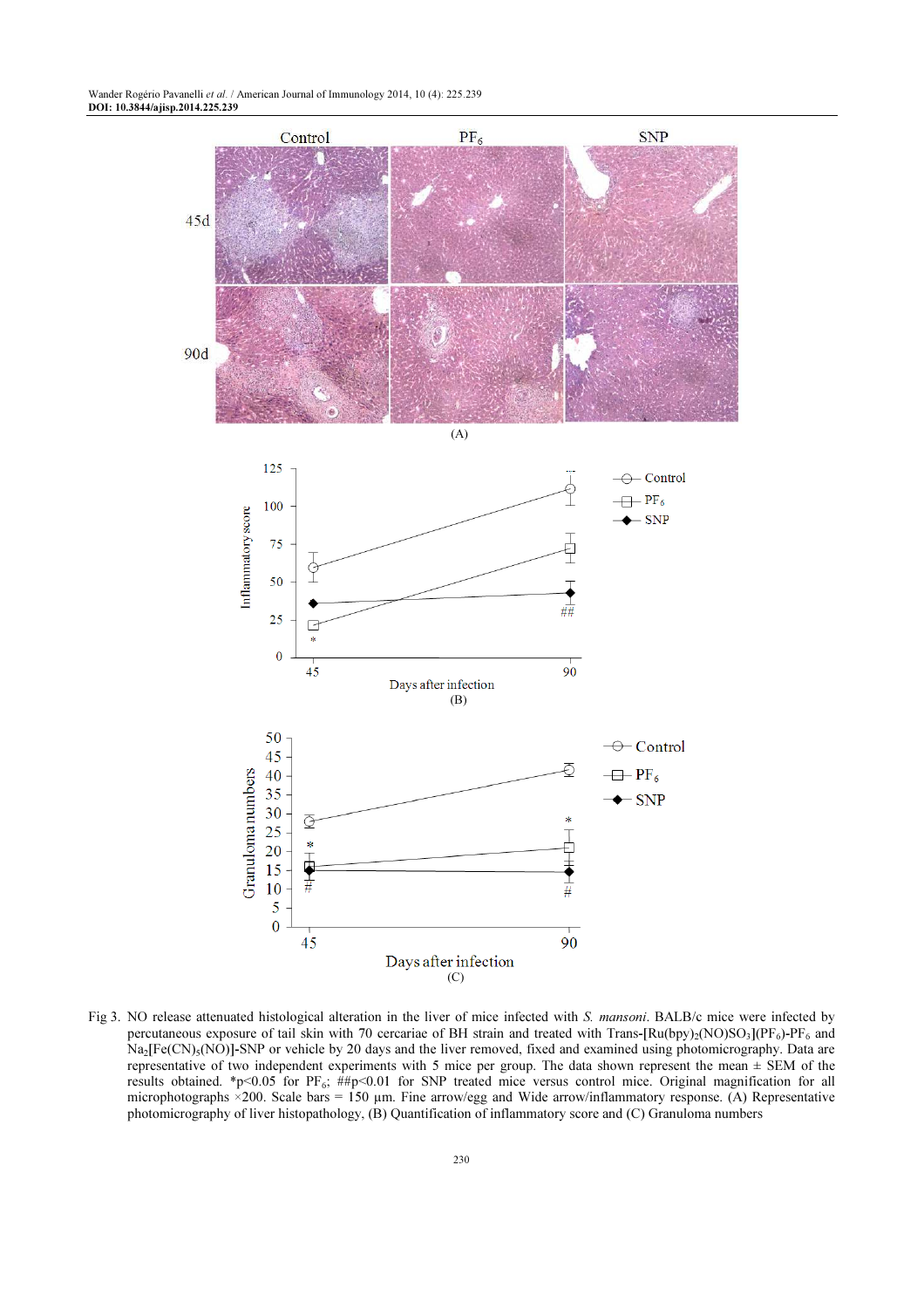## Effect of NO-Donor Administration on Hepatic Lesion

In addition, the present study investigated if the NO-donor is associated with hepatic lesions and accordingly transaminases alteration. For such, it was measured the AST and ALT activity in serum and observed that the AST (Fig. 4A) and ALT (Fig. 4B) levels were significantly higher in mice treated only with vehicle when compared with NO-donors treated mice in all periods evaluated. The examination of AST and ALT levels demonstrated that NO-donors treatment protect the liver of injury.

## Effect of NO-Donor Administration on Cytokine Production in S. Mansoni-Infected Mice

Several works showed the importance of a different profile of cytokines during the schistosomiasis. Therefore, we determined the kinetics of cytokine production (IL-10 and IL-4) in the liver of infected mice treated with ruthenium and iron NO-donors or vehicle.

The SNP treatment caused a significant decrease in IL-10 levels in the liver by 45 and 90 days p.i., compared to control mice (Fig. 5A). However, the production of IL-4 was not significantly different between NO-treated mice and control group (Fig. 5B). Therefore, these results demonstrate that NO delivery directly induced an antiinflammatory condition.

## Effect of NO-Donor Administration on Nitric Oxide Production in Infected Mice

NO is one of the most important mediators involved in microbicidal mechanisms during parasite infection. Therefore, we measured NO levels in the serum of mice treated with  $PF_6$ , SNP or PBS solution. After 45 days of infection, only the animals treated with  $PF_6$  showed higher levels of NO when compared to control mice (Fig. 6). This finding suggests that the elevated production of NO in mice treated with  $PF_6$ could be responsible for the elimination of S. mansoni, mainly in the liver, as observed in histopathological analysis.



Fig. 4. NO-donors treatment reduces transaminase levels mice infected with  $S$ . mansoni.  $PF_6$  (black bar) and SNP (gray bar) treated mice were infected by percutaneous exposure of tail skin with 70 cercariae of BH strain. At the showed time-points the mice were sacrificed and serum collected by analyze of AST (A) and ALT (B), as described in materials and methods. Data are representative from two independent experiments of five mice per group are shown. The data shown represent the mean  $\pm$ SEM of the results obtained. \*p<0.05 for PF<sub>6</sub>; #p<0.05 and ##p<0.01 for SNP treated mice versus control mice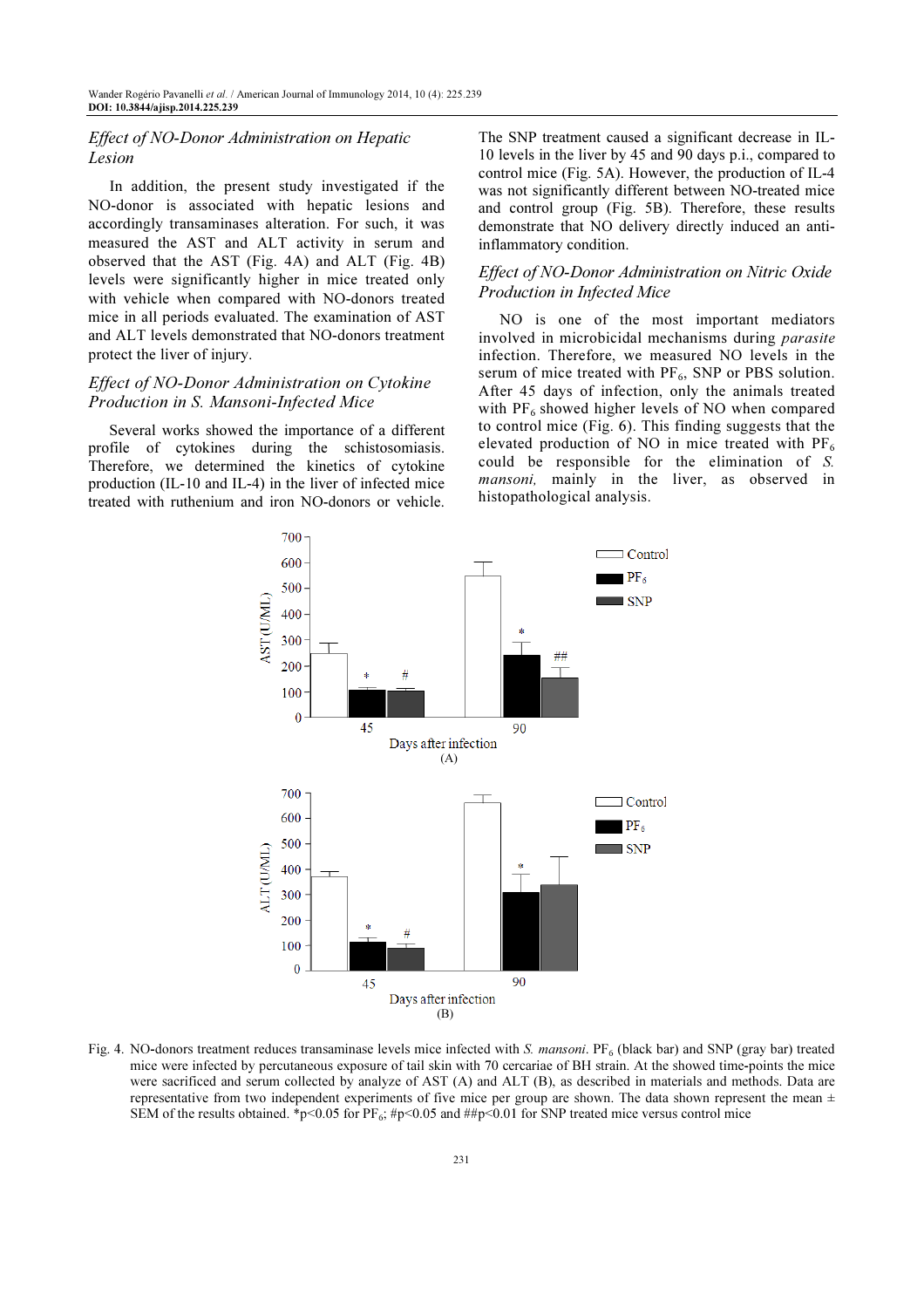

Fig. 5. Kinetics of cytokine production during Schistosomiasis infection. BALB/c mice were infected by percutaneous exposure of tail skin with 70 cercariae of BH strain and treated with Trans- $\text{Ru(bpy)}_2(\text{NO})\text{SO}_3\text{] (PF}_6$ )-PF<sub>6</sub> and Na<sub>2</sub> $\text{[Fe(CN)}_3(\text{NO})\text{]}$ -SNP or vehicle by 20 days; the animals were euthanized at different time points after infection. The concentrations of IL-10 (5A) and IL-4 (5B) were determined in liver homogenate by ELISA. Data are representative of two independent experiments with 5 mice per group. The data shown represent the mean  $\pm$  SEM of the results obtained. #p<0.05 for SNP treated mice versus control mice. The dashed line represents values obtained on day zero for mice not infected and treated



Fig. 6. Kinetics of nitric oxide production in serum of BALB/c mice, treated with NO-donor and control. BALB/c mice were infected by percutaneous exposure of tail skin with 70 cercariae of BH strain and treated with Trans-  $[Ru(bpy)_2(NO)SO_3](PF_6)$ -PF<sub>6</sub> and Na<sub>2</sub>[Fe(CN)<sub>5</sub>(NO)]-SNP or vehicle by 20 days. Serum levels of nitrite/nitrate are shown for BALB/c mice treated with NO-donors or vehicle at days 45 and 90 p.i. Data are representative of two independent experiments with 5 mice per group. The data shown represent the mean  $\pm$  SEM of the results obtained. \*p<0.05 for PF6 treated mice versus control mice. The dashed line represents values obtained on day zero for mice not infected and treated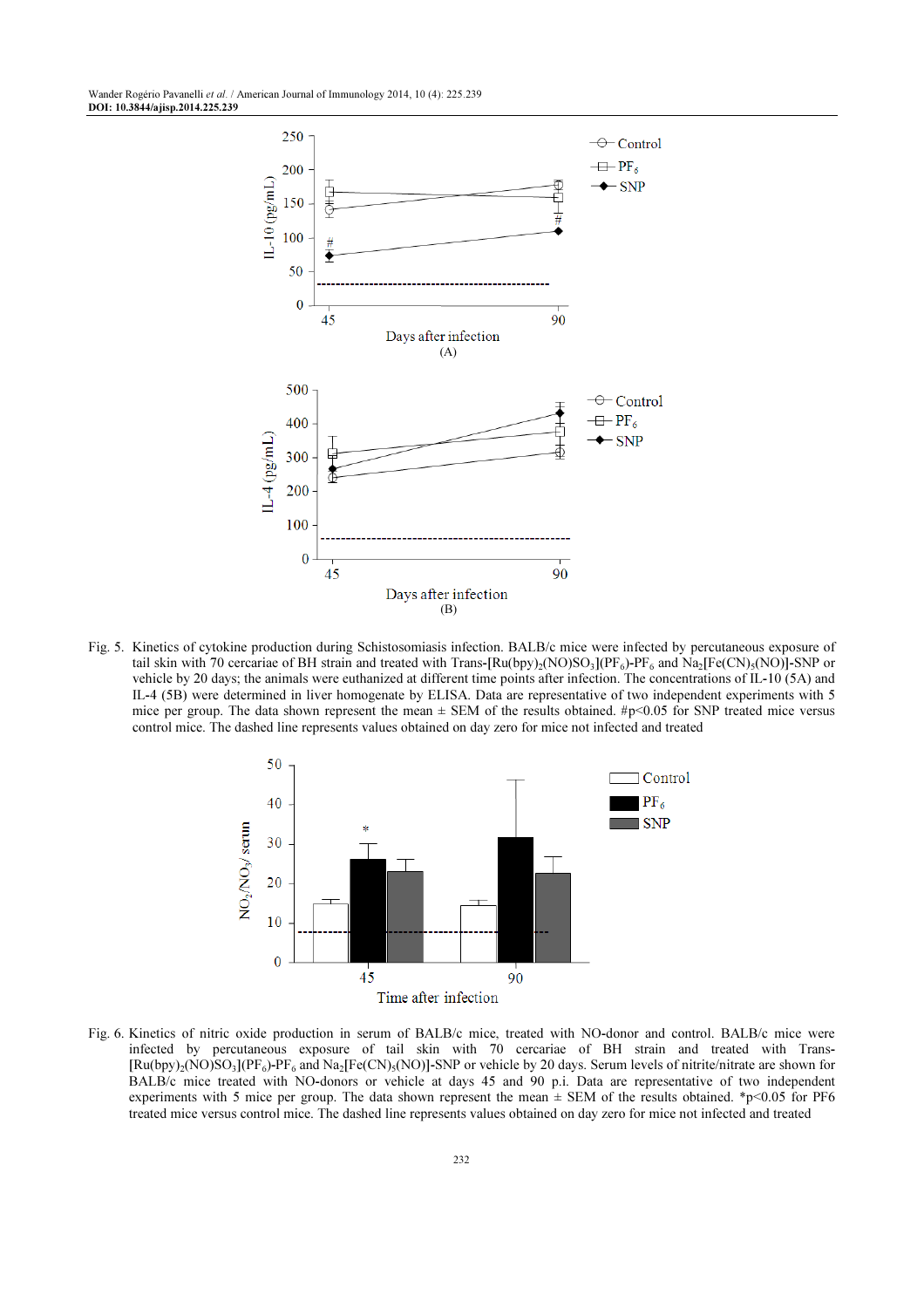Detection of Vascular Endothelial Growth Factor (VEGF) Positive Cells in Liver of S. Mansoni-Infected mice Treated with Trans-  $[Ru(bpy)_2(NO)SO_3](PF_6)$  and  $Na_2[Fe(CN)_5(NO)]$ 

VEGF is widely regarded as a potent stimulator of angiogenesis, edema, inflammation and vascular remodeling (Furuta et al., 2010). Immunohistochemistry was performed to detect VEGF cells, with positive immunostaining found present in live sections from mice treated with NO donors or vehicle. The results demonstrated that the treatment with NO-donors promotes a decrease in the expression of VEGF-positive cells at the two times examined, when compared with the control group (Fig. 7A). In fact, quantitative analysis revealed that SNP induces reduction of VEGF-positive cells at the two times examined (Fig. 7B).

### Fibrosis is Attenuated in NO-Donors Treated Mice

Some Extracellular Components Matrix (ECM) deposition is necessary for wound healing to provide strength and temporary structure to damaged tissues; however, if not limited, it can be pathologic. For such, further to evaluate the damage in the hepatic tissue, provoked by exacerbated inflammatory response, we quantified fibrosis during the course of infection. Analysis of picrosirius red-stained sections by conventional microscopy revealed mild interstitial fibrosis in both,  $PF_6$  and SNP treated mice in 45 and 90 days p.i., (Fig. 8A) In fact, at day 90th p.i., control mice exhibited a marked diffuse interstitial hepatic fibrosis in comparison with the more discrete fibrosis in the liver from NO-donors treated mice.



Fig. 7. Vascular Endothelial Growth Factor (VEGF) immunoreactivity in hepatic tissue of BALB/c mice, treated with NO-donor and control. BALB/c mice were infected by percutaneous exposure of tail skin with 70 cercariae of BH strain and treated with Trans-[Ru(bpy)<sub>2</sub>(NO)SO<sub>3</sub>](PF<sub>6</sub>)-PF<sub>6</sub> and Na<sub>2</sub>[Fe(CN)<sub>5</sub>(NO)]-SNP or vehicle by 20 days and the liver removed, fixed and examined using photomicrography. (A) Representative photomicrography of VEGF presence in liver of BALB/c mice treated with NO-donor or vehicle at days 45 and 90 days p.i. (B) Percentage of VEGF per area in liver. Data are representative of two independent experiments with 5 mice per group. The data shown represent the mean  $\pm$  SEM of the results obtained. \*p<0.05 for PF6 and #p<0.05 for SNP treated mice versus control mice. Original magnification for all microphotographs  $\times$ 400. Scale bars = 150 µm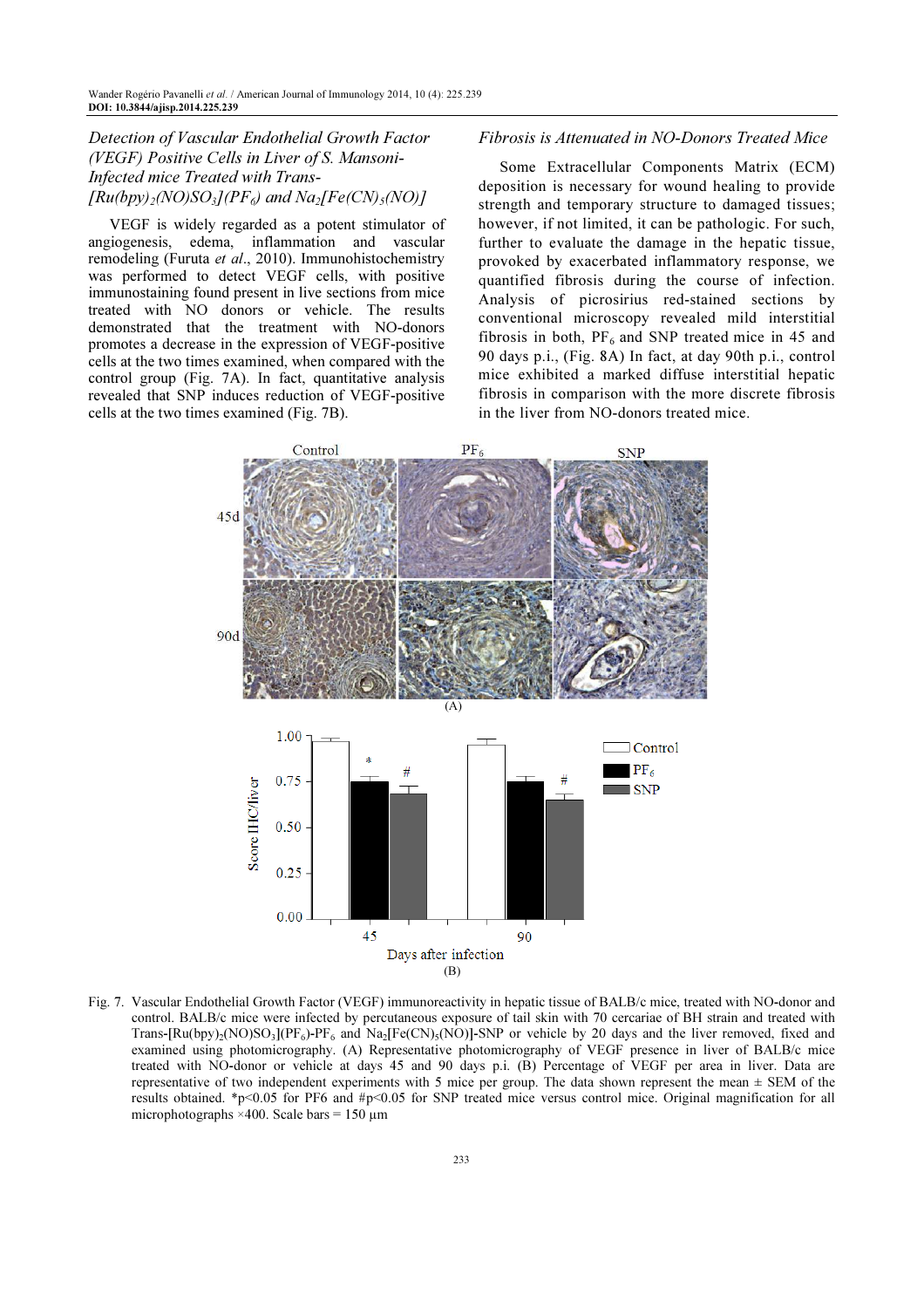

Fig. 8. NO-donors treatment reduces fibrosis in the liver mice infected with S. mansoni.  $PF_6$  (black bar) and SNP (gray bar) treated mice were infected by percutaneous exposure of tail skin with 70 cercariae of BH strain. At the showed time-points the mice were sacrificed in at 45 and 90 days after infection and the liver was processed of collagen content as described in materials and methods. Photomicrographies are representative of both periods after infection from two independent experiments with five mice per group. (A) and the quantification of collagen deposition (B) are showed. The data shown represent the mean ± SEM of the results obtained.  $\text{*}p<0.05$  for PF<sub>6</sub> and #p<0.05 for SNP treated mice versus control mice. Original magnification for all microphotographs ×200. Scale bars  $= 150 \mu m$ . Fine Arrow/egg and Wide Arrow/collagen deposition

The intensity fraction of control groups increased approximately 2.5 and 4.5 times as compared with the values found 45 days after infection while the intensity of fibrosis in  $PF_6$  and SNP treated mice, respectively. Already, in 90 days p.i., the amount of hepatic tissue fibrosis in control mice was of 2 and 2.75 times higher than the volume fraction of fibrosis in the myocardium from  $PF_6$  and SNP treated mice, correspondingly (Fig. 8B).

## **Discussion**

The immunopathological mechanisms involved in the pathogenesis of schistosomiasis are not completely elucidated. Although the immune response presents an inflammatory profile to control the infection, an exacerbated inflammatory stimulation may also cause damage to the host. The murine model of schistosomiasis has been used extensively to study the mechanism of granuloma formation and its immune regulation. In both murine and human schistosomiasis, findings suggest that Nitric Oxide (NO) plays an essential role in host defense against this parasite.

In fact, in evaluating the influence of treatment with NO-donors in experimental schistosomiasis, we found that NO release induced host resistance against infection, since 80% of treated mice survived for at least 60 days (Fig. 1).

In recent studies from our laboratory it has showed that treatment with  $Cis-[\text{Ru(bpy)}_2(\text{NO})\text{SO}_3](PF_6)$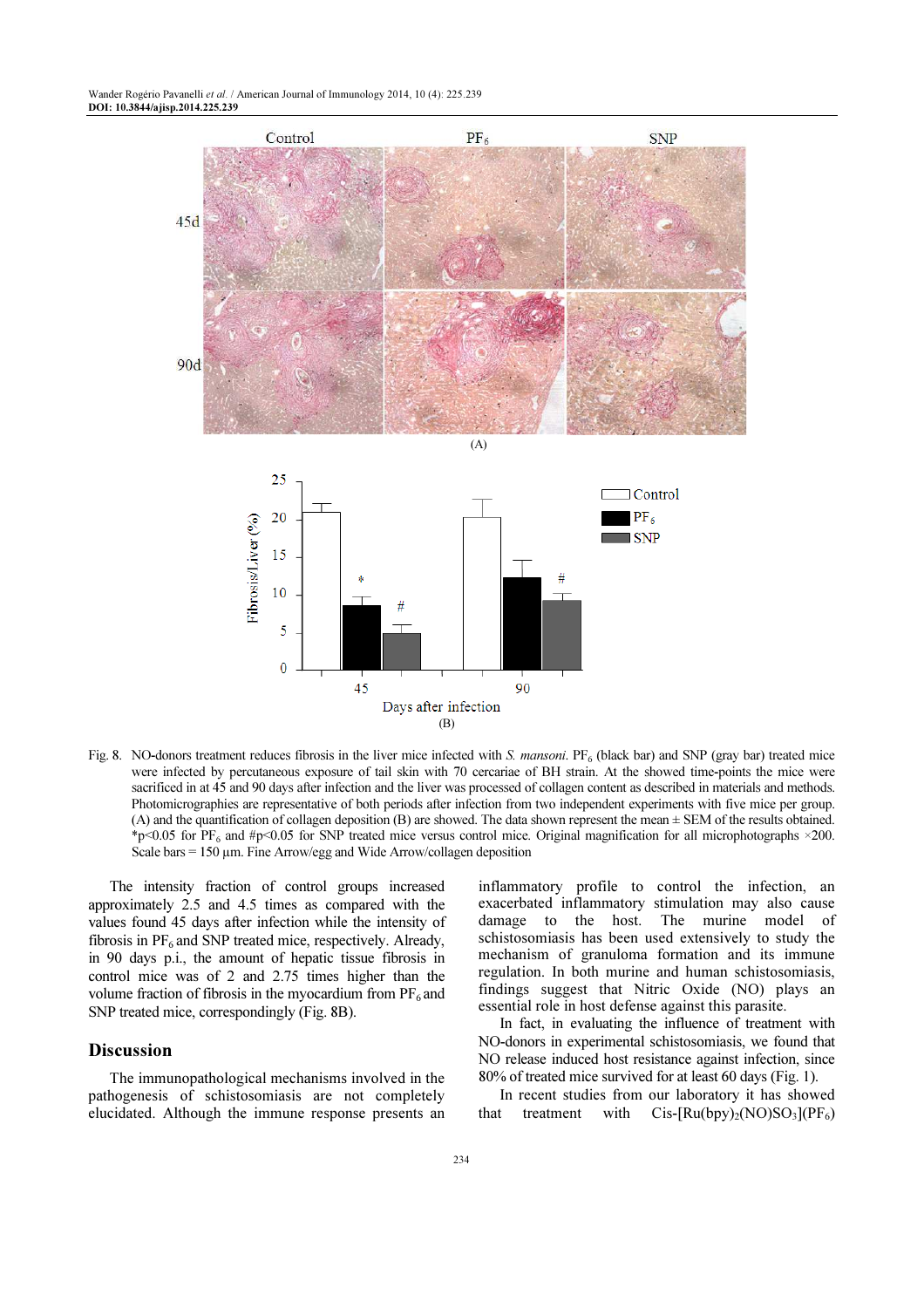increases the survival in 100% of mice in a model of Paracoccidioides brasiliensis infection (Pavanelli et al., 2011). In another study using a model of T. cruzi infection, the treatment of infected animals with an NOdonor, similar to that used in this study, markedly increased survival (to 60%) (Silva et al., 2007). These results suggest that NO is involved in the induction of resistant on several types of infection. One of the possible mechanisms of NO resistance is the capacity of this mediator to promote the death of the pathogen.

Other studies have demonstrated that NO reacts with reactive oxygen species, resulting in substances capable of killing microorganisms and inactivating proteins through nitration and nitrosilation (Boscá et al., 2005; Eu et al., 2000). Rodrigues et al. (2012), characterized that the NO release, from a nitrosyl ruthenium complex and its Reactive Oxygen Species (ROS) and Reactive Nitrogen Species (RNS) mediated actions on mitochondria, emphasizing the involvement of the mitochondrial NADH oxidation and promoting the opening of Permeability Transition Pores (PTPs). This PTP opening involves the oxidation of mitochondrial membrane protein-thiols by ROS/RNS and is implicated in the release of cytochrome  $c$  from mitochondria, which is, in turn, associated with cell death induction. Although these direct cellular effects of NO over the pathogen biology are not yet fully understood, the strong oxidative capacity of NO and its sub-products appears to act in synergism with other lethal reactive oxidant species, accounting for most of the host's microbial toxicity.

We found that the treatment with the NO-donors  $(PF<sub>6</sub>$  and SNP) reduced the eggs and worms adult numbers in liver analysed (Fig. 2A and B) on 90th p.i., showing that circulating NO is able to kill and hence control parasite multiplication. In fact, killing of pathogens mediated by NO was described in several infectious and parasitic diseases including those caused by Mycobacterium tuberculosis (MacMicking et al., 1995), Leishmania major (Liew et al., 1990) and Histoplasma capsulatum (Lane et al., 1994), incluiding of Schistosoma mansoni (James and Glaven, 1989). Bocca et al. (1998) observed that treating the infected animals daily with Nω-nitro-L-arginine (nitro-Arg) blocked NO production and caused a significant increase in the lung fungal burden by day 60 of infection and the time to death of the Nitro-Argtreated animals was sorted compared with untreated animals. Pavanelli et al. (2011) also demonstrated that the microbicidal effect of NO released by Cis-  $[Ru(bpy)<sub>2</sub>(NO)SO<sub>3</sub>](PF<sub>6</sub>)$ , results in reduced microbial counts and consequently inflammation reduction. These results might be related to the microbicidal effect of NO released by NO-donors, which results in reduced parasite counts and reduced inflammation.

It is known that one of the most prominent functions of NO in the immune system is its participation in protective immunity, which may directly and indirectly modulate the inflammatory response. In attempt to evaluate the participation of NO-donors in the hepatic inflammation, we initially verified that the microscopic examination revealed a discrete interstitial inflammatory infiltrate composed mainly of mononuclear cells presented a remarkably severe tissue destruction with large and disseminated necrotic loci in liver of control group than NO donors treated mice (Fig. 3A). At day 90 p.i., the liver from control group presented a markedly severe hepatitis and disruption associated with an inflammatory infiltrate composed of leukocytes cells. In contrast, the hepatic tissue from SNP treated mice showed a moderate inflammation characterized by mononuclear cells (Fig. 3A). In fact, the quantification (inflammatory score) of inflammatory cells in the liver showed a significant decrease in the numbers of leukocytes in the  $PF_6$  (45 day p.i.,) and SNP (90 day p.i.,), compared to control (Fig. 3B).

The immunosuppressive activity of NO has been reported in vitro and in several in vivo models of infection, including Toxoplasma gondii (Candolfi et al., 1994); Listeria monocytogenes (Gregory et al., 1993) and Plasmodiu vinckei (Rockett et al., 1994).

In several works (Hickey, 2001; Spiecker et al., 1998; Dal Secco et al., 2003) it was observed that NO donors decrease leukocytes rolling and adhesion to endothelial cells, as wells as neutrophil transmigration to inflammatory sites. Moretti et al. (2012) verified that NO deficiency results in a prolonged inflammatory reaction in model the mesh implant.

It is possible that this attenuated inflammatory response found in the liver of animals treated with NOdonors was due in part to the reduced burden parasites found in hepatic tissue. Together these results suggest that NO is crucial in modulating the local inflammatory response, exerting both regulatory and effectors roles during the parasite elimination.

Another possibility is that this attenuated inflammatory response and reduced hepatic lesion, found in the liver of animals treated with NO-donors is due in part to reduced expression of Vascular Endothelial Growth Factor (VEGF) in cells (Fig. 7A), which act on leukocyte migration. Possibly, this reduced expression of VEGF is partly due to the reduced amount of egg granuloma, since (Loeffler et al., 2002) related that studies in vitro with Soluble Egg Antigens (SEA) induce up-regulate of VEGF.

Fibrosis is the process of excessive deposition of collagen and other Extracellular Components Matrix (ECM). Extracellular matrix formation and degradation are balanced processes dependent on the same cell types and products secreted. Some ECM deposition is necessary for wound healing to provide strength and temporary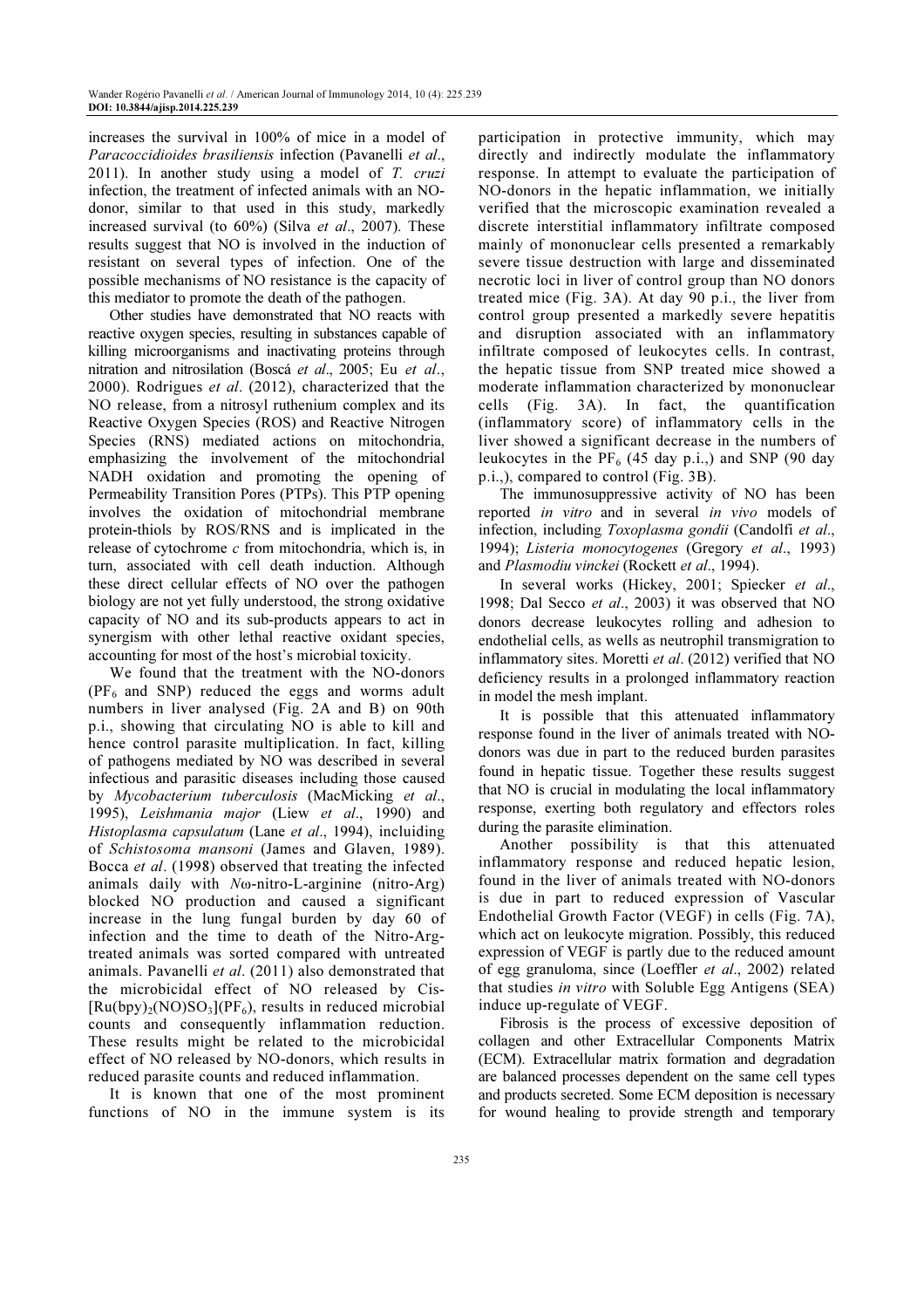structure to damaged tissues; however, if not limited, it can be pathologic. Analysis of picrosirius red-stained sections by conventional or polarization microscopy revealed mild interstitial fibrosis in  $PF_6$  (in 45 day after infection) and SNP (45 and 90 day after infection) treated mice. The fibrosis was manifested by a discrete increase in the amount of perimysial and endomysial fibrosis as compared to control livers from infected mice and not treated (Fig. 8A and B). The quantification of myocardial fibrosis in liver sections of both groups of mice revealed that the fibrosis is significantly higher on day 45 p.i., in infected control group mice compared with NO-donors treated mice. Therefore, the treatment with NO abrogated the inflammatory response and consequently the hepatic fibrosis.

Another possibility is that this attenuated inflammatory response and reduced hepatic lesion (fibrosis), found in the liver of animals treated with a SNP is due in part to increased production of IL-10 (Fig. 5A), which has immunomodulatory activity. A known function of IL-10 is its ability to modulate the production of several proinflammatory mediators, including cytokines and chemokines, thus reducing the severity of the inflammatory response to S. mansoni infection. IL-10 plays an anti-pathological role during many infections, including schistosomiasis and the distinction between IL-12 versus IL-10 secretion underlies the concept of macrophage polarization (Mosser and Edwards, 2008; Martinez et al., 2008; Biswas and Mantovani, 2010). In fact, it was observed that egg of S. mansoni induced Th2 differentiation depends on IL-10, but IL-10 reduces both Th1 and Th2 mediated damage (Hoffmann et al., 2000). Wynn et al. (1998) conclude that while IL-10 plays an important role in controlling acute granulomatous inflammation, it plays no essential role in the process of immune down modulation of the chronic schistosome infection. Although the production of IL-4 was no present it was noticed difference between NO-donors treated mice and the control group (Fig. 5B). Therefore, these results demonstrate that the NO deliverance directs induced anti-inflammatory condition, but not Th2 profile.

Our data showed a correlation between the activity of NO in to promote the development of minor inflammation hepatic and the production of IL-10 immunomodulatory cytokine, suggesting that this molecule might also play a significant role in schistossomiasis disease hepatic fibrosis.

In addition, the present study verified that NO-donors would be associated with hepatic lesions and accordingly transaminases alteration. For such, was measured the AST and ALT activity in serum and observed that the AST (Fig. 4A) and ALT (Fig. 4B) levels were significantly smaller in  $PF_6$  and SNP when compared with control mice in all periods evaluated. The examination the AST and

ALT level is correlated with histological analysis, demonstrating association between hepatic lesions and transaminase level smaller.

Our results clearly show that the treatment with NOdonor resulted in the killing of the parasite, amelioration of the inflammatory response in the liver, protected the tissue damage and significantly promoted an overall increase in the survival these mice.

# Acknowledgment

The authors would like to acknowledge the financial support from Fundação Araucária/SETI-PR, Coordenação de Aperfeiçoamento de Pessoal de Nível Superior (CAPES) and Special Program for Research and Training in Tropical Diseases (TDR/WHO). Lopes, L. G. F. gratefully acknowledge CNPq (301825/2011-4, 470054/2011-5) and FUNCAP for the grants.

## **Disclosures**

The authors have no financial conflict of interest.

# Author's Contributions

Wander Rogério Pavanelli: Conducted the BALB/c infection and treatment;participated in the design of the study, statical analyzing, writing and discussion of the manuscript.

Jean Jerley Nogueira da Silva: Conducted and analyzed the ruthenium complex synthesis; participated in the design of the study, writing and discussion of the manuscript.

Carolina Panis: Conducted and analyzed the immunohistochemical assay and nitrite measurement; participated in the design of the study, writing and discussion of the manuscript.

Thiago Mattar Cunha: Assisted in the histological and fibrosis analysis.

Francisco José de Abreu Oliveira: Performed the eggs and adults worms quantification and data analysis.

Maria Claudia Noronha Dutra de Menezes: Performed the eggs and adults worms quantification and data analysis.

Ivete Conchon Costa: Conducted and analyzed the experiments for cytokine determination by ELISA.

Graciele da Silva Thomé: Conducted and analyzed the ALT/AST assay.

Francisco Ordelei Nascimento da Silva: Conducted and analyzed the ruthenium complex synthesis.

Eduardo Henrique Silva de Sousa: Conducted the histological and fibrosis analysis.

Luiz Gonzaga de França Lopes: Conducted and analyzed the ruthenium complex synthesis.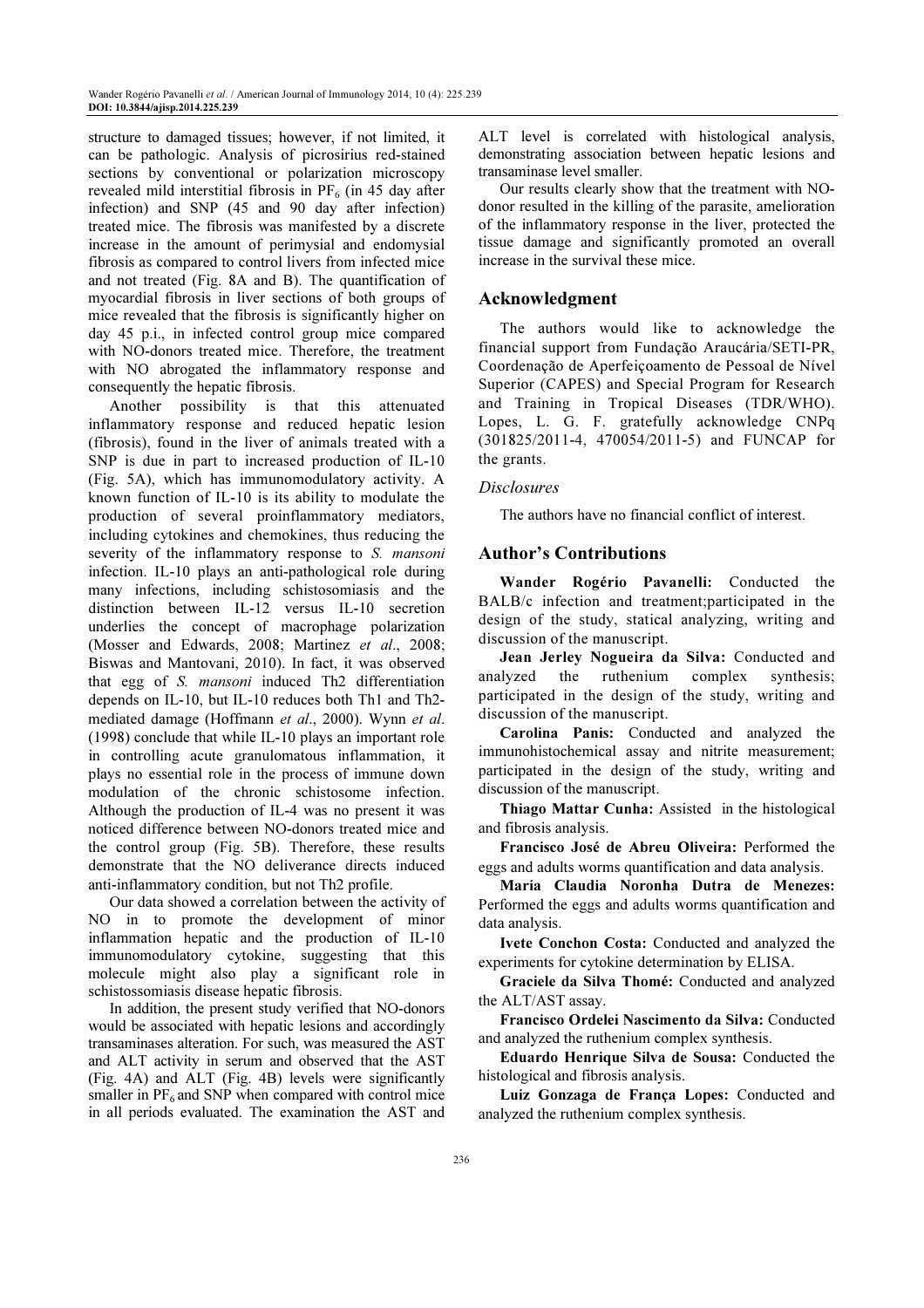Rubens Cecchini: Contributed to the conception of the study, financial support and data discussion.

Fernando de Queiroz Cunha: Contributed to financial support, data analysis, discussion and writing of the manuscript.

Eiko Nakagawa Itano: Contributed to financial support, data analysis, discussion and writing of the manuscript.

Maria Angélica EharaWatanabe: Coordinator of the study, contributed to the design of the study, financial support, data analysis and the writing and discussion of the manuscript.

# Ethics

This article is original and contains unpublished material. The corresponding author confirms that all of the other authors have read and approved the manuscript and no ethical issues involved.

# References

- Amri, M., S.A. Aissa, H. Belguendouz, D. Mezioug and C. Touil-Boukoffa, 2007. In vitro antihydatic action of IFN-gamma is dependent on the nitric oxide pathway. J. Interferon Cytokine Res., 27: 781-788. DOI: 10.1089/jir.2007.0003
- Armarego, W.L.F and C. Chai, 2012. Purification of Laboratory Chemicals. 7th Edn., Butterworth-Heinemann, Oxford, ISBN-10: 0123821622, pp: 1024.
- Biswas, S.K. and A. Mantovani, 2010. Macrophage plasticity and interaction with lymphocyte subsets: Cancer as a paradigm. Nature Immunol., 11: 889-896. DOI: 10.1038/ni.1937
- Bocca, A.L, E.E. Hayashi, A.G. Pinheiro, A.B. Furlanetto and F. Figueiredo et al., 1998. Treatment of Paracoccidioides brasiliensis-infected mice with a nitric oxide inhibitor prevents the failure of cellmediated immune response. J. Immunol., 161: 3056-3063. PMID: 9743371
- Bogdan, C., 2001. Nitric oxide and the immune response. Nature Immunol., 10: 907-916. DOI: 10.1038/ni1001-907
- Boscá, L., M. Zeini, P.G. Través and S. Hortelano, 2005. Nitric Oxide and cell viability in inflammatory cells: A role for NO in macrophage function and fate. Toxicology, 208: 249-258. DOI: 10.1016/j.tox.2004.11.035
- Brunet, L.R., 2001. Nitric oxide in parasitic infections. Int. Immunopharmacol., 1: 1457-67. DOI: 10.1016/S1567-5769(01)00090-X
- Burke, M.L., M.K. Jones, G.N. Gobert, Y.S. Li and D.P. McManus et al., 2009. Immunopathogenesis of human schistosomiasis. Parasite Immunol., 31: 163-176. DOI: 10.1111/j.1365-3024.2009.01098.x
- Campelo, M.W.S., A.P.B.S. Campelo, L.D.G.F. Lopes, A.A.D. Santos and P.R.L.D. Vasconcelos et al., 2011. Effects of Rut-bpy (Cis-[Ru(bpy)2(SO3)(NO)]PF 6), a novel nitric oxide donor, in L-NAMEinduced hypertension in rats. Acta Cir. Bras., 26: 57-59. DOI: 10.1590/S0102-86502011000700012
- Campelo, M.W.S., R.B. Oriá, L.D.G.F. Lopes, G.A.D.C. Brito and P.R.L.D. Vasconcelos et al., 2012. Preconditioning with a novel metallopharmaceutical NO donor in anesthetized rats subjected to brain ischemia/reperfusion. Neurochem. Res., 37: 749-758. DOI: 10.1007/s11064-011-0669-x
- Candolfi, A., Hunter, C.A., Remington, J.S., 1994. Mitogen- and antigen-specific proliferation of T cells in murine toxoplasmosis is inhibited by reactive nitrogen intermediates. Infect. Immunity, 62: 1995-2001. PMID: 8168967
- Cerecetto, H. and M. Gonzalez, 2002. Chemotherapy of chagas disease: Status and new developments. Current Topics Med. Chem., 2: 1187-1213. DOI: 10.2174/1568026023393066
- Cheever, A.W., J.A. Lenzi, H.L. Lenzi and Z.A. Andrade, 2002. Experimental models of Schistosoma mansoni infection. Memórias do Instituto Oswaldo Cruz, 97: 917-940. DOI: 10.1590/S0074-02762002000700002
- Clarke, M.J., 1978. Electrochemistry, synthesis and spectra of pentaammineruthenium (III) complexes of cytidine, adenosine and related ligands. J. Am. Chem. Society, 100: 5068-5075. DOI: 10.1021/ja00484a026
- Dal Secco, D., J.A. Paron, S.H.P. Oliveira, S.H. Ferreira and F.D.Q. Cunha et al., 2003. Neutrophil migration in inflammation: Nitric oxide inhibits rolling, adhesion and induces apoptosis. Nitric Oxide, 9: 153-164. DOI: 10.1016/j.niox.2003.11.001
- Davies, S.J., K.C. Lim, R.B. Blank, J.H. Kim and J.H. McKerrow et al., 2004. Involvement of TNF in limiting liver pathology and promoting parasite survival during schistosome infection. Int. J. Parasitol., 34: 27-36. PMID: 14711587.
- Eu, J.P., L. Liu, M. Zeng and J.S. Stamler, 2000. An apoptotic model for nitrosative stress. Biochemistry, 39: 1040-1047. DOI: 10.1021/bi992046e
- Furuta, T., M. Kimura and N. Watanabe, 2010. Elevated levels of Vascular Endothelial Growth Factor (VEGF) and soluble Vascular Endothelial Growth Factor Receptor (VEGFR)-2 in human malaria. Am. J. Tropical Med. Hygiene, 82: 136-139. DOI: 10.4269/ajtmh.2010.09-0203
- Gregory, S.H., E.J. Wing, R.A. Hoffman and R.L.Simmons, 1993. Reactive nitrogen intermediates suppress the primary immunologic response to Listeria. J. Immunol., 150: 2901-2909.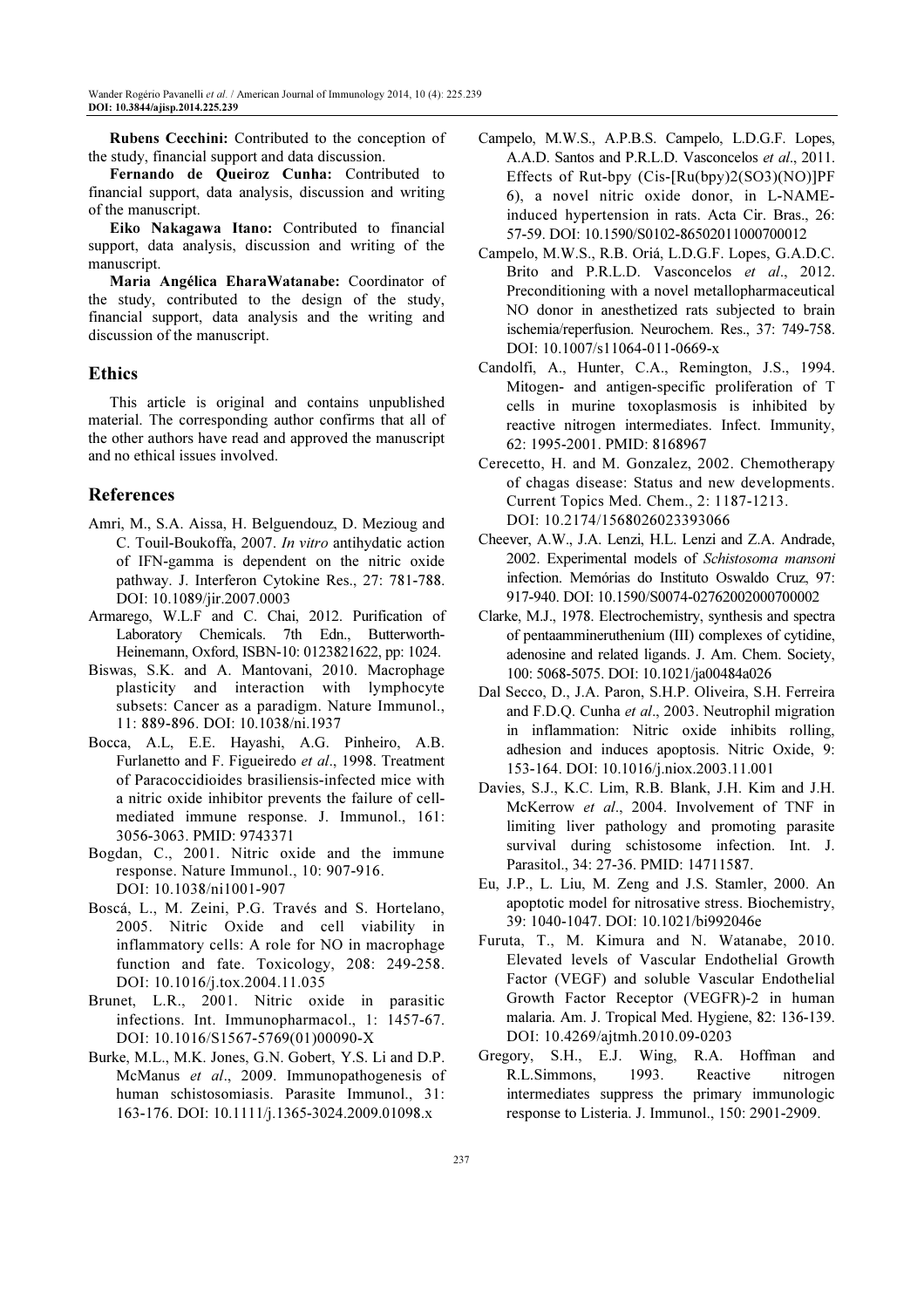Guedes, P.M.M., F.S. Oliveira, F.R.S. Gutierrez, G.K.D. Silva and J.S. Silva et al., 2010. Nitric oxide donor trans-[RuCl([15]aneN4)NO]2+ as a possible therapeutic approach for chagas' disease. Bri. J. Pharmacol., 160: 270-282.

DOI: 10.1111/j.1476-5381.2009.00576.x

- Hickey, M.J., 2001. Role of inducible nitric oxide synthase in the regulation of leucocyte recruitment. Clin. Sci. Lond., 100: 1-12. DOI: 10.1042/CS20000135
- Hoffmann, K.F., A.W. Cheever and T.A. Wynn, 2000. IL-10 and the Dangers of Immune Polarization: Excessive Type 1 and Type 2 Cytokine Responses Induce Distinct Forms of Lethal Immunopathology in Murine Schistosomiasis. J. Immunol., 164: 6406-6416. DOI: 10.4049/jimmunol.164.12.6406
- James, S.L. and J. Glaven, 1989. Macrophage cytotoxicity against schistosomula of Schistosoma mansoni involves arginine-dependent production of reactive nitrogen intermediates. J. Immunol., 143: 4208-4212. PMID: 2592772.
- Lane, T.E., G.C. Otero, B. Wu-Hsieh and D.H. Howard, 1994. Expression of inducible nitric oxide synthase by stimulated macrophages correlates with their antihistoplasma activity. Infect. Immunity, 62: 1478-1479. PMID: 7510670
- Liew, F.Y., C. Millot, C. Parkinson, R.M. Palmer and S. Moncada et al., 1990. Macrophage killing of Leishmania parasite in vivo is mediated by nitric oxide from L-arginine. J. Immunol., 144: 4794-4797. PMID: 2351828
- Loeffler, D.A., S.K. Lundy, K.P. Singh, H.C. Gerard and D.L. Boros *et al.*, 2002. Soluble egg antigens from Schistosoma mansoni induce angiogenesis-related processes by up-regulating vascular endothelial growth factor in human endothelial cells. J. Infect. Dis., 185: 1650-1656. DOI: 10.1086/340416
- López-Jaramillo, P., C. Ruano, J. Rivera, E. Teran and S. Moncada et al., 1998. Treatment of cutaneous leishmaniasis with nitric-oxide donor. Lancet, 351: 1176-1177. DOI: 10.1016/S0140-6736(05)79119-4
- MacMicking, J.D., C. Nathan, G. Hom, N. Chartrain and J.S. Mudget et al., 1995. Altered responses to bacterial infection and endotoxic shock in mice lacking inducible nitric oxide synthase. Cell, 81: 641-650. DOI: 10.1016/0092-8674(95)90085-3
- Mady, C., B.M. Ianni and J.L. De Souza, 2008. Benznidazole and Chagas disease: Can an old drug be the answer to an old problem. Expert Opin. Investigat. Drugs, 17: 1427-1433. DOI: 10.1517/13543784.17.10.1427
- Magez, S., M. Radwanska, M. Drennan, L. Fick and P.D. Baetselier et al., 2007. Tumor Necrosis Factor (TNF) receptor-1 (TNFp55) signal transduction and macrophage-derived soluble TNF are crucial for nitric oxide-mediated Trypanosoma congolense parasite killing. J. Infect. Dis., 196: 954-962. DOI: 10.1086/520815
- Martinez, F.O., A. Sica, A. Mantovani and M. Locati, 2008. Macrophage activation and polarization. Frontiers Biosci., 13: 453-461.
- Moretti, A.I., F.J.P.S. Pinto, V. Cury, M.C. Jurado and H.P. Souza et al., 2012. Nitric oxide modulates metalloproteinase-2, collagen deposition and adhesion rate after polypropylene mesh implantation in the intra-abdominal wall. Acta Biomater., 8: 108-115. DOI: 10.1016/j.actbio.2011.08.004
- Mosser, D.M. and J.P. Edwards, 2008. Exploring the full spectrum of macrophage activation. Nature Rev. Immunol., 8: 958-969. DOI: 10.1038/nri2448
- Navarro, M., T. Lehmann, E.J. Cisneros-Fajardo, A. Fuentes and Julio A. Urbina et al., 2000. Toward a novel metal-based chemotherapy against tropical diseases. Part 5. Synthesis and characterization of new Ru(II) and Ru(III) clotrimazole and ketoconazole complexes and evaluation of their activity against Trypanosoma cruzi. Polyhedron, 19: 2319-2325. DOI: 10.1016/S0277-5387(00)00495-2
- Panis, C., T.L. Mazzuco, C.Z. Costa, V.J. Victorino and P. Pinge-Filho et al., 2011. Trypanosoma cruzi: Effect of the absence of 5-lipoxygenase (5-LO) derived leukotrienes on levels of cytokines, nitric oxide and iNOS expression in cardiac tissue in the acute phase of infection in mice. Exp. Parasitol., 127: 58-65. DOI: 10.1016/j.exppara.2010.06.030
- Pavanelli, W.R., J.J.N. Da Silva, C. Panis, T.M. Cunha and F.D.Q. Cunha et al., 2011. Experimental chemotherapy in paracoccidioidomycosis using ruthenium NO donor. Mycopathologia, 172: 95-107. DOI: 10.1007/s11046-011-9416-8
- Rivero, A., 2006. Nitric oxide: An antiparasitic molecule of invertebrates. Trends in Parasitol., 22: 219-225. DOI: 10.1016/j.pt.2006.02.014
- Rockett, K.A., M.M. Awburn, E.J. Rockett, W.B. Cowden1 and I.A. Clark et al., 1994. Possible role of nitric oxide in malarial immunosuppression. Parasite Immunol., 16: 243-249.

DOI: 10.1111/j.1365-3024.1994.tb00346.x

- Rodrigues, F.P., C.R. Pestana, A.C. Polizello, G.L. Pardo-Andreu and C. Curti et al., 2012. Release of NO from a nitrosyl ruthenium complex through oxidation of mitochondrial NADH and effects on mitochondria. Nitric Oxide, 26: 174-181. DOI: 10.1016/j.niox.2012.02.001
- Ross, A.G.P., P.B. Bartley, A.C. Sleigh, M.D. Yuesheng Li and D.P. McManus et al., 2002. Schistosomiasis. New England J. Med., 346: 1212-1220. DOI: 10.1056/NEJMra012396
- Rossi, M.A., 1998. Fibrosis and inflammatory cells in human chronic chagasic myocarditis: Scanning electron microscopy and immunohistochemical observations. Int. J. Cardiol., 66: 183-194. DOI: 10.1016/S0167-5273(98)00208-3